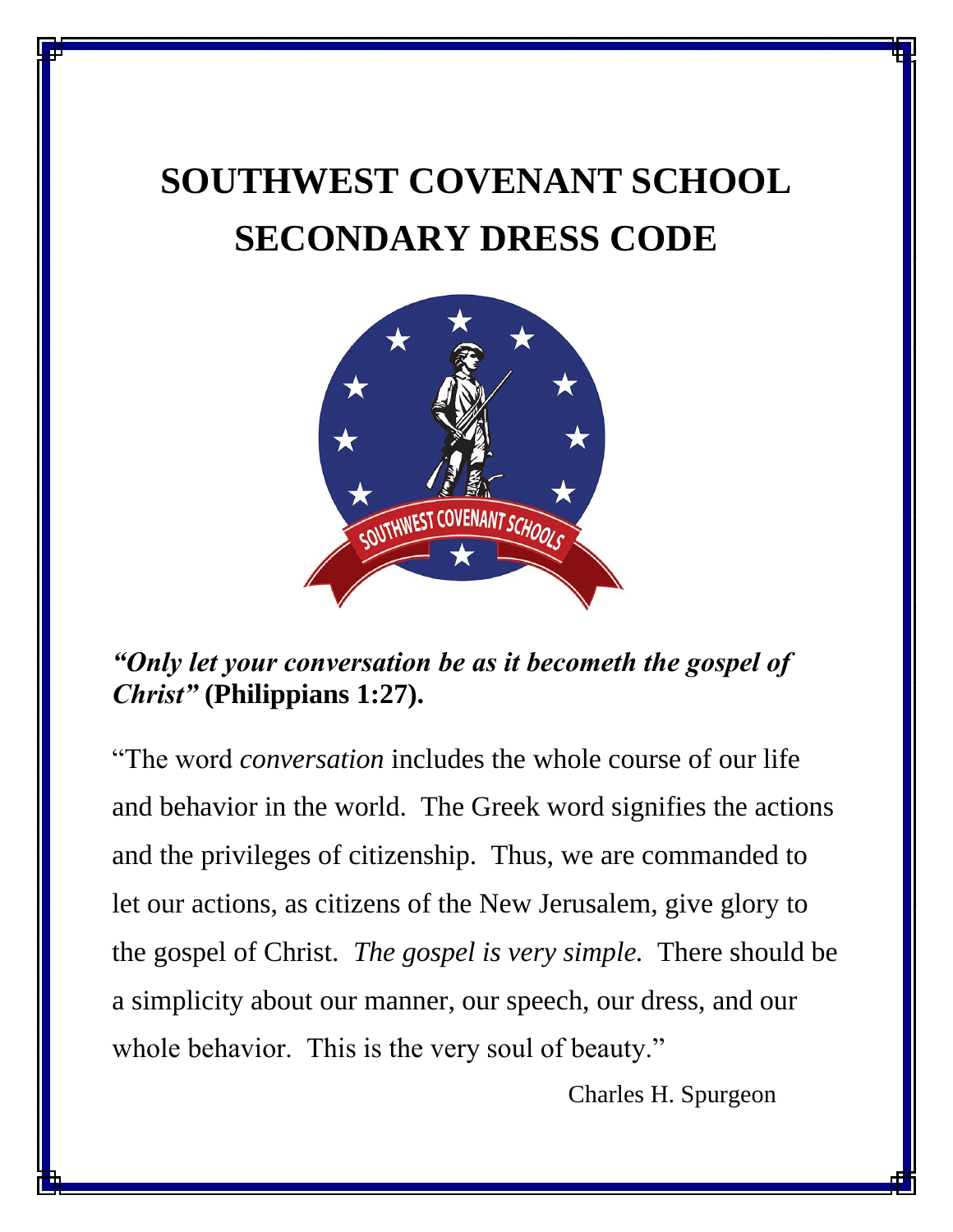#### **SWCS Dress Code Guidelines**

Our philosophy of dress is based on the premise that our school is both a training center for future job placement and a source of reinforcement for the values espoused in a Christian home environment. A sensitivity to and awareness of appropriate dress is an important aspect of any individual's social and spiritual maturity. At Southwest Covenant School, we desire to help students use Biblical principles as their standard for evaluating appropriate dress for school. The following verses are a few that are helpful in establishing personal as well as school dress code guidelines.

*"Even in your youthfulness, be a great example of those around you in your speech, conduct, love, faith and purity." (I Timothy 4:12).* Do not live (or dress) in a way that others look down at you and lose respect for your Christian testimony.

*"…Man looks at the outward appearance, but the Lord looks at the heart." (I Samuel 16:7).* Let your focus be the attitude of your heart, not over-attention to your clothes or appearance.

*"Your beauty should not come from outward adornment, such as braided hair and the wearing of gold jewelry and fine clothes. Instead, it should be that of your inner self, the unfading beauty of a gentle and quiet spirit, which is of great worth in God's sight." (I Peter 3:3-4)*. God desires for us to place more emphasis on maturing the inner person than on decorating the outside.

*"A woman must not wear men's clothing, nor a man wear women's clothing, for the Lord your God detests anyone who does this." (Deuteronomy 22:5).* God does not condone the unisex look. Instead, He desires it to be obvious from our appearance that men are men and women are women.

*"I also want women to dress modestly, with decency and propriety…" (I Timothy 2:9)* and *"Do not cause anyone to stumble…" (I Corinthians 10:32)*. All of us, but especially females, should dress with modesty and decency so that we do not draw another person into sin by the way we dress.

*"So whether you eat or drink or whatever you do, do it all for the glory of God." (I Corinthians 10:31).* Our desire should be to glorify God in the way we dress.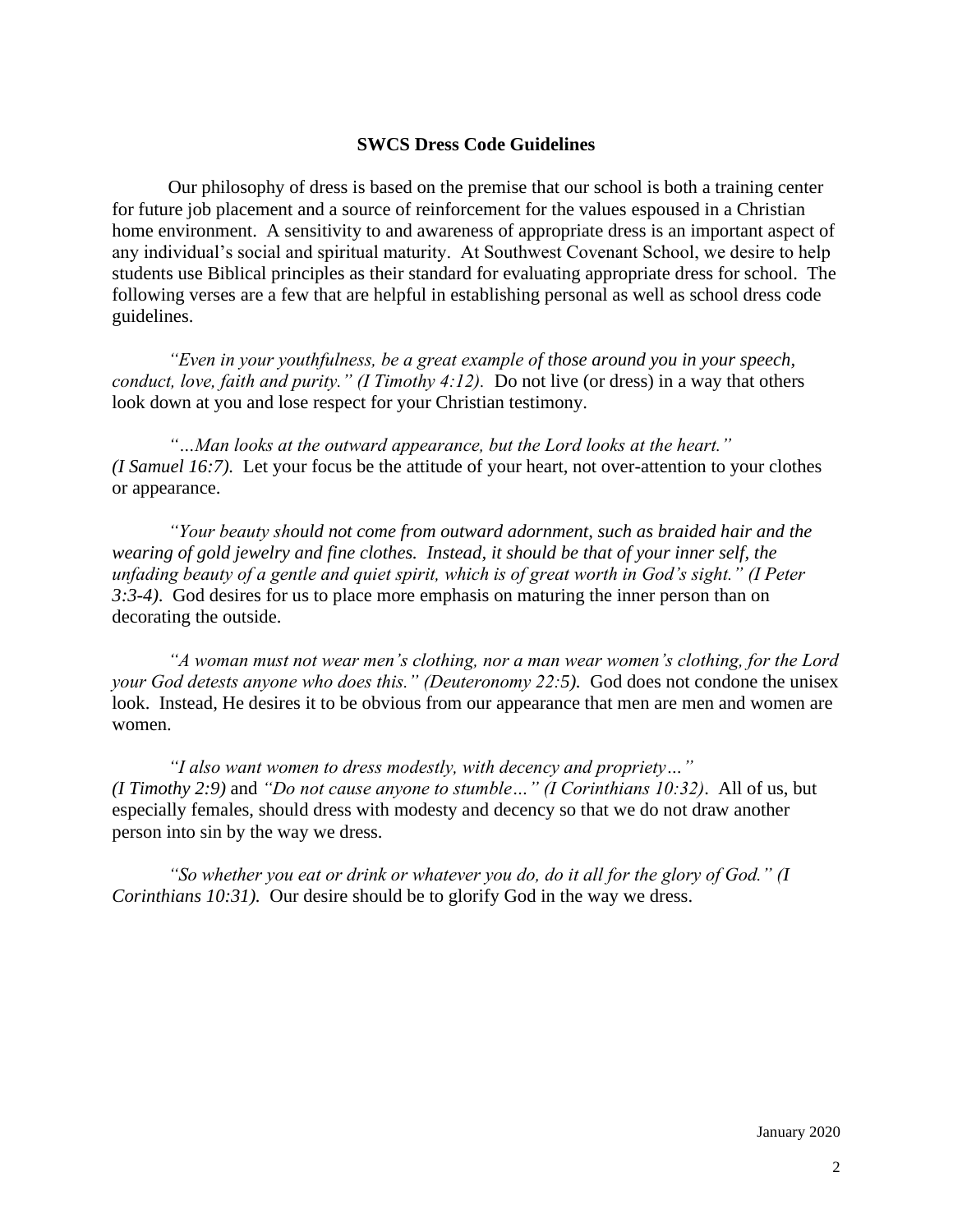### Specific Dress Code Guidelines for the Secondary School

- I. All SWCS students in grades 6-12 will observe the following dress/appearance code. Any questions regarding specific attire should be directed to the Principal and/or Academic Services Coordinator prior to wearing the clothes to school. This code is given in order to provide some guidelines for acceptable and modest dress and appearance. With changing fashion, it is impossible to print a complete list of acceptable or unacceptable dress; therefore, students should understand the intent of these guidelines and respond appropriately when a question arises. THE PRINCIPAL WILL BE THE FINAL WORD ON THE APPROPRIATENESS OF DRESS. When in doubt, ask first! **Enrollment at SWCS indicates a willingness by the student and parents to abide by the letter and spirit of the dress code.** *"Therefore, it is necessary to submit to the authorities, not only because of possible punishment but also because of conscience." (Romans 13:5)*
- II. The Principal and/or the Academic Services Coordinator will be responsible for determining if a students' attire does not meet school guidelines. Teachers will be responsible for monitoring student apparel by asking the student to leave class and report to the office with a dress code issue. This procedure will give priority time to teaching, improve consistency in applying guidelines, and help students deal with possible violations in a more discreet manner.
- III. If a student is not dressed according to dress code, the school office will contact the parents to take corrective action by immediately bringing the appropriate clothes to school. If a parent cannot be reached, the student may borrow appropriate clothes from a friend or from the school supplies articles in the "Good Will Box." At the discretion of Administration, any student deemed "out of dress code" will be denied admittance to class until the violation is corrected. Time missed from class as a result of a dress code violation will be considered unexcused. Additional consequences of dress code violations are as follows:
	- 3<sup>rd</sup> offense Student will receive a detention.
	- 4<sup>th</sup> offense Student will receive a half-day in-school suspension.
	- 5<sup>th</sup> offense Student will receive a full day in-school suspension.

Repeated offenses will result in a conference with the principal and further disciplinary action. A continued demonstration of unwillingness to abide by the school guidelines may be grounds for expulsion or disqualification for re-admission to SWCS.

IV. The following dress code will be observed by all SWCS students at school as well as at all school functions. The intent is that students will be neat, clean, modest and positive representatives of SWCS at all times.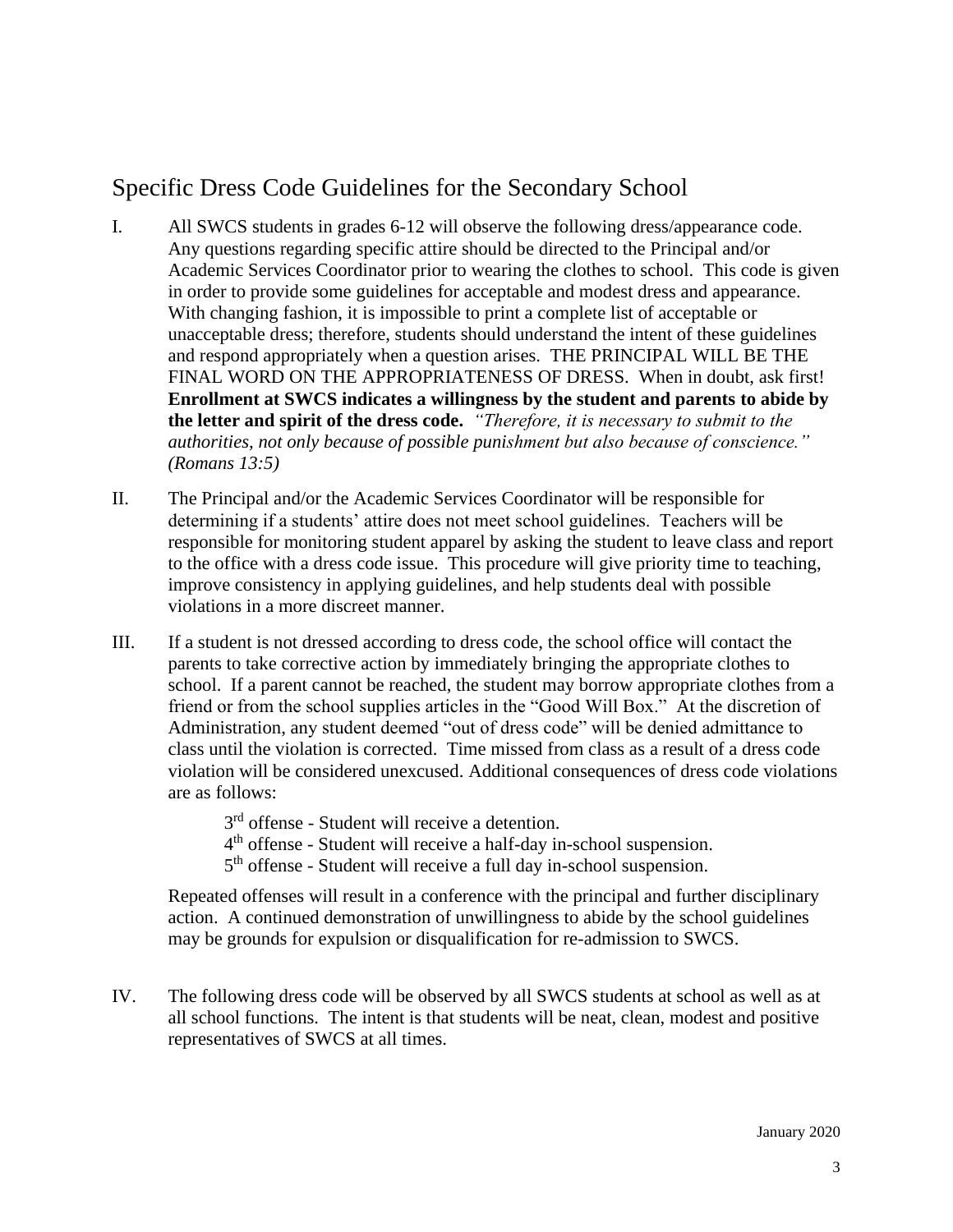#### **A. Girls**

- 1. Clothing that is threadbare, dirty, ripped, has holes, fits extremely large and is sloppy, is see-through, exposes a bare midriff or bare back, is low cut, tight fitting, or is considered immodest in any way is unacceptable. Decorative patches or frays are permissible. Frays are not permitted on shorts.
- 2. Dresses, skirts, and split skirts, and slits in skirts must be of modest length (not more than 2" above the top of the kneecap).
- 3. All Shirts are to be neatly hemmed and may be worn tucked or not tucked. All shirts must be modest and provide sufficient coverage to allow freedom of movement.
	- Non-tucked shirts must be long enough to allow movement without revealing any skin at the midriff or waist. Short tops may only be worn non-tucked if layered over another fully tucked in shirt.
	- Sleeveless blouses, shirts, or dresses must be a least 2" wide at the narrowest part and must fully cover undergarments. (NOTHING should show around the armholes, neckline, or back).
- *4.* Slacks, capris, wind suit pants, and neatly hemmed blue jeans are permissible. Fleece sweat pants, tear away athletic pants, flannel pants and pajama pants may NOT be worn. "Jeggings"/leggings are not permissible as pants. Jegging and leggings are permissible with dress or top that meets dress code (2" from top of knee). If pants fit tightly from waist to knee, a top must cover the seat area.
- 5. Modest shorts (not more than 2" above the top of the kneecap) are permissible. No biker shorts, "soccer style" gym shorts, athletic style shorts, or non-hemmed shorts may be worn. Students are to use discretion and wear sensible clothing in colder weather. Students failing to use common sense will be sent home for appropriate clothing.
- 6. Pants or shorts with words printed across the seat area (including letters, slogans, team names, brand names, and logos, etc.) may not be worn.
- 7. Shoes must be worn at all times. Flip-flops and athletic style shoes may not be worn on dress-up days.
- 8. Shorts worn for athletic practice and events may be no shorter than 2" above the top of the kneecap.
- 9. Tattoos and body piercing are not permitted. (Girls may wear earrings.)

Note: **SWCS students will face disciplinary action if they get a tattoo or other body modification. The discipline will result in a loss of some or all extracurricular activity privileges and could result in suspension or expulsion. (See Handbook VI.E.12)**

**Any existing tattoos must be covered at all times in every public setting relating to Southwest Covenant (including social media) and will be addressed on an individual basis.**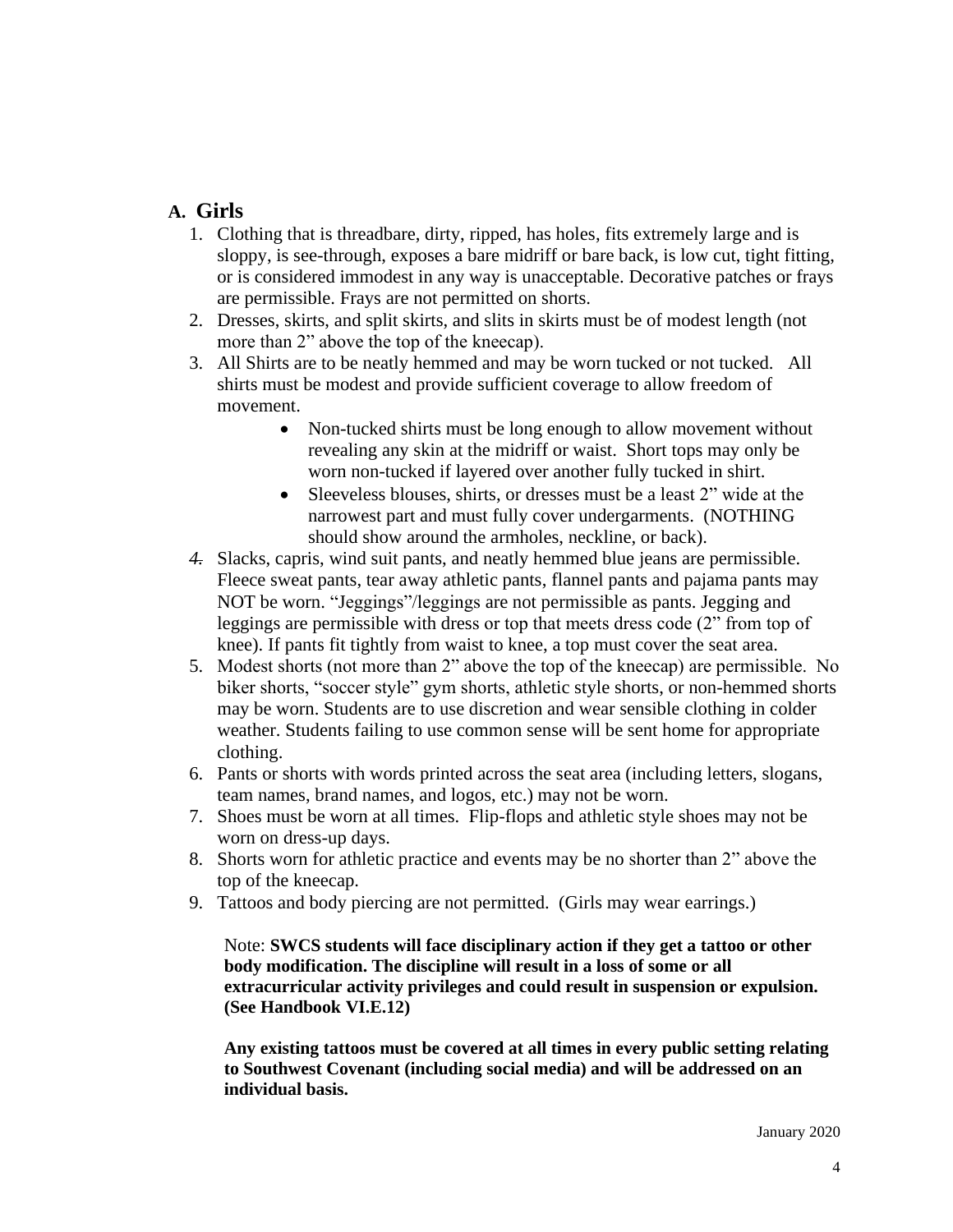- 10. No caps or hats should be worn except on specified days.
- 11. Anything contrary to our Christian standards and any apparel or accessories the headmaster or principal determine are incompatible with a Biblical worldview will not be permitted. (Remember, "if in doubt, don't;" or at least check first!)

#### **B. Boys**

- 1. Clothing that is threadbare, dirty, ripped, has holes or patches, is frayed, fits extremely large and is sloppy, is gang related (i.e., "ragheads," chains, etc), can be seen-through, exposes a bare midriff or bare back, or is tight fitting is unacceptable.
- 2. All shirts are to be neat, hemmed, and may be worn tucked or not tucked.
- 3. Slacks, wind suit pants, and neatly hemmed blue jeans are permitted. Fleece sweat pants, tear away athletic pants, flannel pants and pajama pants may NOT be worn. Large, baggy, or sagging pants that fit below the waistline are not permitted.
- 4. Modest shorts (not more than 2" above the top of the kneecap) are permissible. No biker shorts, "soccer style" gym shorts, athletic style shorts, or non-hemmed shorts may be worn. Students are to use discretion and wear sensible clothing in colder weather. Students failing to use common sense will be sent home for appropriate clothing.
- 5. Pants or shorts with words printed across the seat area (including letters, slogans, team names, brand names, and logos, etc.) may not be worn.
- 6. Shoes must be worn at all times.
- 7. Hair must be well groomed, clean, and kept trimmed above the shirt collar, above the eyebrows, and no longer than mid-ear (no "tails," ponytails, etc. or gang related design). Facial hair, if worn, must be neatly trimmed.
- 8. Shorts worn for athletic practice and events may be no shorter than 2" above the top of the kneecap.
- 9. Tattoos, earrings, or any kind of body piercing is considered inappropriate and will not be allowed.

Note: **SWCS students will face disciplinary action if they get a tattoo or other body modification. The discipline will result in a loss of some or all extracurricular activity privileges and could result in suspension or expulsion. (See Handbook VI.E.12)**

**Any existing tattoos must be covered at all times in every public setting relating to Southwest Covenant (including social media) and will be addressed on an individual basis.**

- 10. No caps or hats should be worn except on specified days.
- 11. Anything contrary to our Christian standards and any apparel or accessories the headmaster or principal determine are incompatible with a Biblical worldview will not be permitted. (Remember, "if in doubt, don't;" or at least check first!)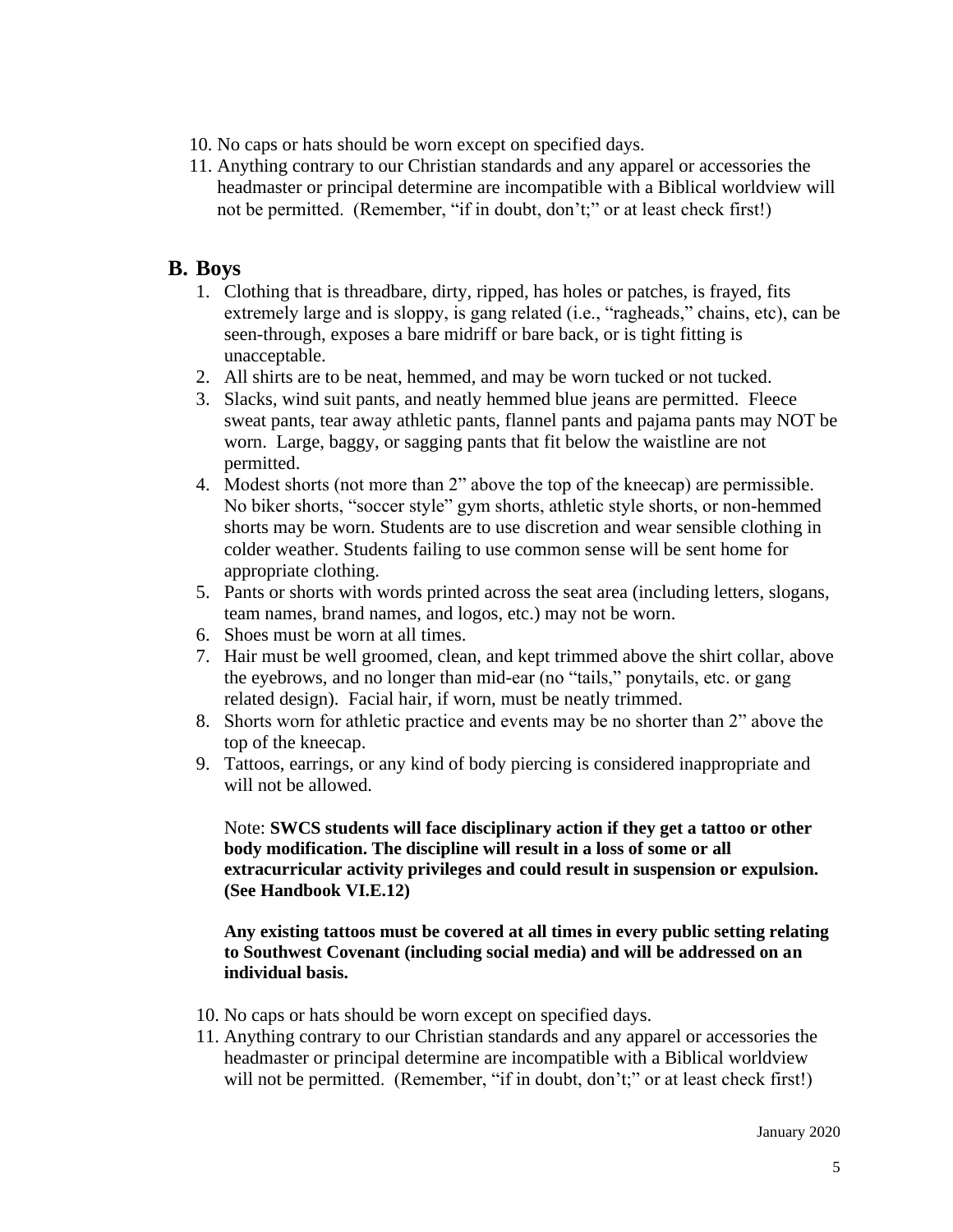#### **C. Additional Guidelines**

Certain symbols are considered to be inconsistent with and incompatible to the philosophy of SWCS. Therefore requirements regarding apparel with symbols, pictures, slogans, etc., must conform to the following guidelines:

| Permissible:                     |                      |
|----------------------------------|----------------------|
| <b>Southwest Covenant School</b> | Geographic locations |
| Christian themes                 | Sport themes         |
| Colleges and universities        | <b>Numbers</b>       |
| Personal monograms               | Animals              |

#### Not Permissible:

Eskimo Joe clothing or other brands typifying a bar atmosphere Advertisements of alcoholic beverages or tobacco products Philosophies or religious beliefs, i.e., signs of the zodiac, peace symbols, etc. Any reference to a band or music group of any genre

Inappropriate words, vulgar connotations, underlying messages, or anything inconsistent with the Christian philosophy of SWCS. This list is not exhaustive, but serves as an example of what is not permissible. The principal has the final authority.

#### **D. Dress-up Day**

Every Wednesday is dress-up day. As scheduling permits, Chapel services will also be on this day.

- 1. Girls must wear a dress or skirt ensemble and dress shoes (no flip-flops or athletic shoes).
- 2. Boys are to wear dress slacks with a belt, dress shirt and tie, socks, and dress shoes with socks. Dress shirts are to be worn tucked in, with the collar buttoned and tie cinched.

#### E. **Activity Dress**

There are certain days or activities that will warrant a neater dress code than our normal dress code requires. The following guidelines are to be followed on days that are deemed "Activity Dress":

- Boys: Slacks, belts, collared shirt, and dress shoes with socks. Shirt must be kept tucked in throughout the day.
- Girls: Slacks are permitted. Dress shoes (no flip-flops or athletic shoes)
- F. **Athletic dress** (uniforms for games and practices):